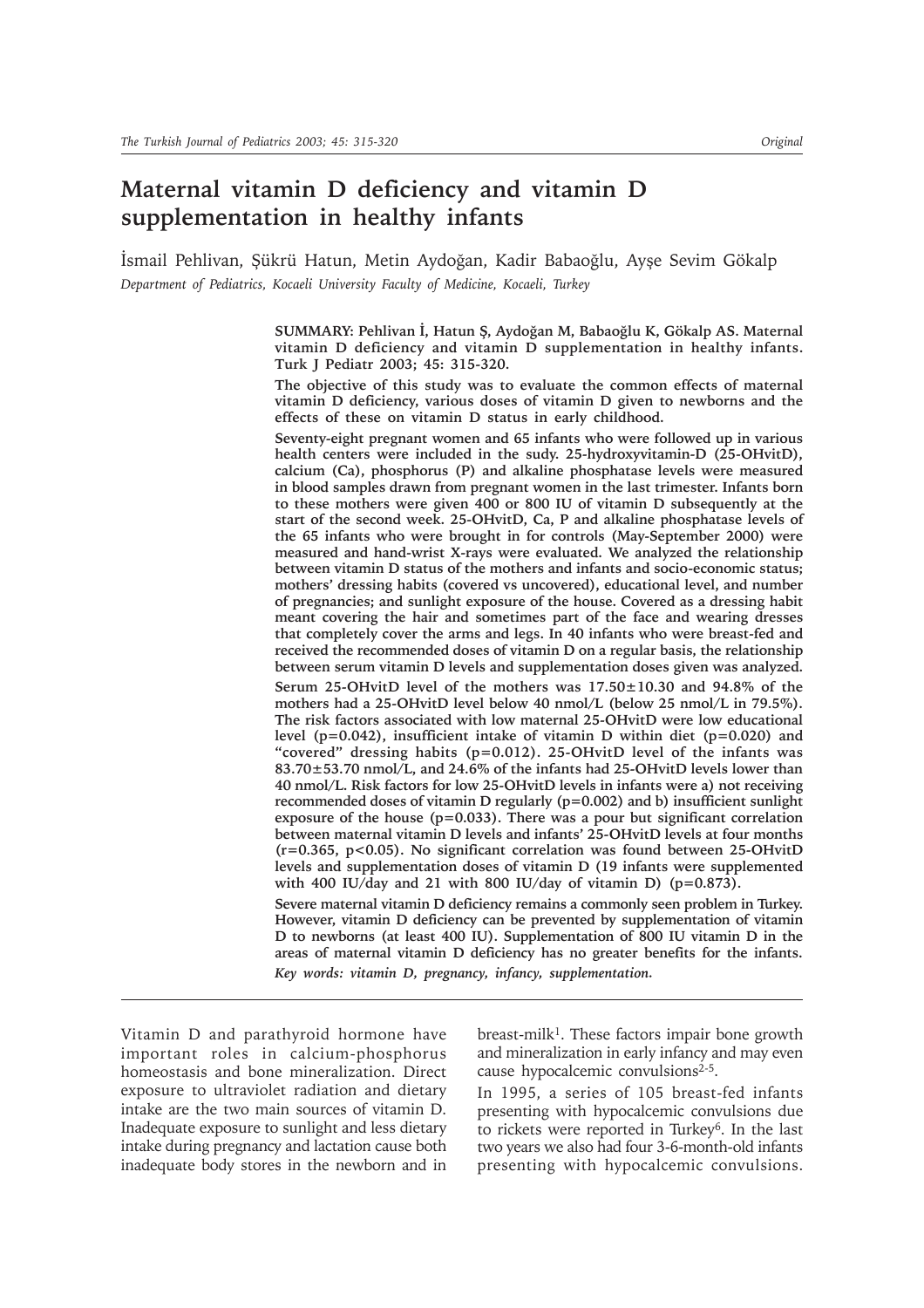Common characteristics of these four breast-fed infants were their mothers' low serum vitamin D levels due to inadequate sunlight exposure and lack of vitamin supplementation during pregnancy. The data emphasizes the significance of the maternal factors, especially in the early infancy period, in the development of rickets.

In this study we aimed to measure serum vitamin D levels of pregnant women in the last trimester, and to investigate the factors affecting serum levels, the effects of maternal vitamin D status on infants and whether a supplementation of 400-800 IU vitamin D would be sufficient.

## **Material and Methods**

Seventy-eight pregnant women and 65 infants who were followed up in various health centers were included in the study. The pregnant women with chronic diseases or who were taking medication and those with obstetric problems such as gestational diabetes, hypertension, preeclampsia, eclampsia or premature delivery (and twin pregnancy) were excluded from the study. Infants with normal birth weight (>2500 g) were included in the study.

25-hydroxyvitamin-D (25-OHvitD), calcium (Ca), phosphorus (P), and alkaline phosphatase (ALP) levels were measured in pregnant women in the last trimester. 'Enzyme binding protein assay' (Biomedical Gruppe, Immundiagnostic, Benheim, Germany) was used for 25-OHvitD determinations, and values between 25- 40 nmol/L were considered marginal and levels below 25 nmol/L as severe vitamin D deficiency.

Infants born to these mothers were given 400 or 800 IU of vitamin D subsequently at the start of the second week. 25-OHvitD, Ca, P and alkaline phosphatase levels were measured and wrist X-rays were evaluated for 65 infants who were brought in for controls (May-September 2000). We analyzed the relationship between vitamin D status of the mothers and infants and socioeconomic status; mothers' dressing habits (covered vs uncovered), educational level, and number of pregnancies; and sunlight exposure of the house. Socio-economic status was determined according to house income, and vitamin D intake was calculated according to daily nutrition samples.

Covered as a dressing habit meant covering the hair and sometimes part of the face and wearing dresses that completely cover the arms and legs. In the 40 infants who were breast-fed and received the recommended doses of vitamin D on a regular basis, the infants were randomly assigned to receive either 400 IU/d or 800 IU/d of vitamin D. The relationship between serum 25-OHvitD levels and supplementation doses given was analyzed.

The study protocol was approved by the local ethics committee. Statistical analyses were performed using SPSS in Windows 6.1. version 8.0. Mann-Whitney U test, Kruskal-Wallis test and Student's t test were used for evaluation.

# **Results**

Serum 25-OHvitD level of the mothers was  $1750\pm10.30$  and 94.8% of the mothers had a 25-OHvitD level below 40 nmol/L (below 25 nmol/L in 79.5%). The risk factors associated with low maternal 25-OHvitD were low educational level  $(p=0.042)$ , insufficient intake of vitamin D within diet  $(p=0.020)$  and "covered" dressing habits (p=0.012). Dressing habits of women were: group I  $(n=4)$  covered their head and hands with black scarf, with no covering on the face; group  $II(n=49)$  were black scarf on their head, with no covering of hands or face; and group III (n=25) had no cover on the head, face or hands. Mean serum 25-OHvitD level was  $10.0 \pm 4.8$  nmol/L in group I,  $16.8 \pm 10.1$  nmol/L in group II and  $20.1 \pm 10.4$ nmol/L group III. Dressing habits had no correlation with Ca, P, or ALP levels. But when serum 25-OHvitD levels were evaluated, the difference was significant between groups I and III ( $p=0.014$ ) and groups II and III ( $p=0.029$ ), whereas no difference was found between groups I and II ( $p=0.089$ ).

Serum 25-OHvitD levels in pregnant women in relation to maternal age, socioeconomic status, education, number of gravida, total daily vitamin D intake and daily exposure time to sunlight is presented in Table I.

25-OHvitD level of the infants was 83.70±53.70 nmol/L, and 24.6% of the infants had 25-OHvitD levels lower than 40 nmol/L. Risk factors for low 25-OHvit D levels in infants were a) not receiving recommended doses of vitamin D regularly  $(p=0.002)$  and b) insufficient sunlight exposure of the house (p=0.033). 25-OHvitD levels (86.9±49.9 nmol/L,  $666 \pm 71.9$  nmol/L, p=0.033) were compared in those infants who received daily doses of 800 and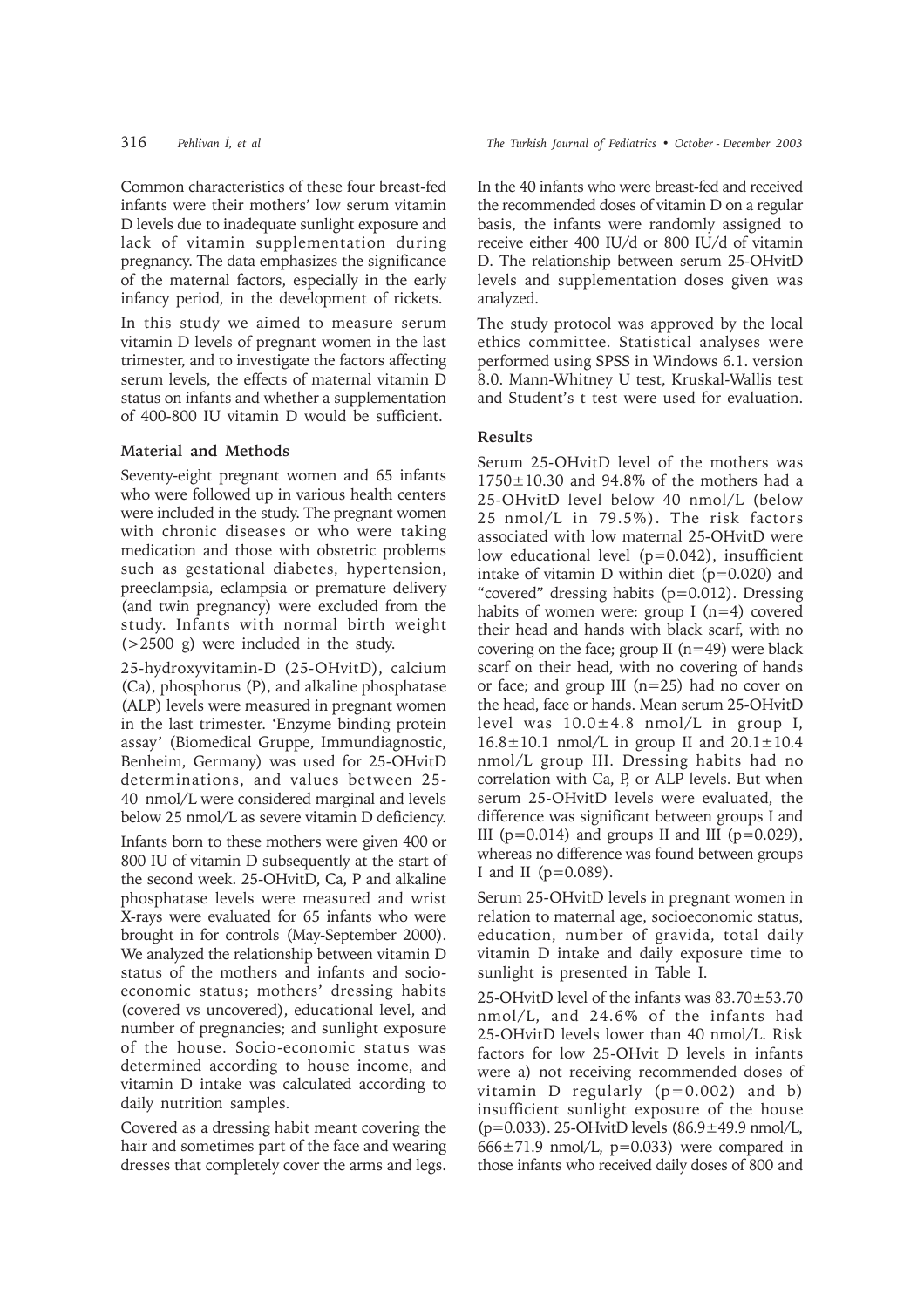|                                 | n  | $25$ -OHvitD nmol/L Levels (mean $\pm$ SD) | p value |
|---------------------------------|----|--------------------------------------------|---------|
| All women                       | 78 | $17.5 \pm 10.3$                            |         |
| Age                             |    |                                            |         |
| $<$ 25 years                    | 39 | $17.1 \pm 10.4$                            | 0.651   |
| $>25$ years                     | 39 | $18.2 \pm 10.2$                            |         |
| Socio-economic status           |    |                                            |         |
| Low                             | 38 | $17.1 \pm 10.3$                            | 0.727   |
| Moderate                        | 28 | $17.8 \pm 10.9$                            |         |
| Good                            | 12 | $18.6 \pm 9.3$                             |         |
| Education                       |    |                                            |         |
| Illiterate-elementary           | 46 | $16.4 \pm 10.4$                            | 0.042   |
| School graduate                 |    |                                            |         |
| Secondary school and graduates  | 32 | $19.3 \pm 9.9$                             |         |
| Numbers of gravida              |    |                                            |         |
| 1                               | 31 | $18.9 \pm 11.5$                            | 0.606   |
| $2 - 3$                         | 36 | $16.4 \pm 9.5$                             |         |
| $\geq 4$                        | 11 | $18.1 \pm 9.3$                             |         |
| Total daily vitamin D intake    |    |                                            |         |
| $<$ 100 IU/day                  | 33 | $15.4 \pm 10.1$                            | 0.020   |
| $>100$ IU/day                   | 45 | $19.3 \pm 10.2$                            |         |
| Daily exposure time to sunlight |    |                                            |         |
| $<$ 1 hour/day                  | 37 | $17.9 \pm 11.5$                            | 0.893   |
| $>1$ hour/day                   | 41 | $18.2 \pm 11.9$                            |         |

Table I. Serum 25-HydroxyvitaminD<sub>3</sub> Levels in Pregnant Women in Relation to Maternal Age, Socio-economic Status, Education, Number of Gravida, Total Daily Vitamin D Intake and Daily Exposure Time to Sunlight

400 IU vitamin D regularly, but they did not differ significantly according to different maternal dressing habits. There was poor but significant correlation between maternal vitamin D levels and infants' 25-OHvitD levels at four months  $(r=0.365, p<0.05)$ .

## **Discussion**

The vitamin D stores of the newborn depend entirely on the vitamin D stores of the mother. If the mother is vitamin D-deficient, the infant will be deficient because of decreased maternalfetal transfer of vitamin D7. Infant serum 25-OHvitD concentrations correlate with those of the mother within the first eight weeks of life, but not at older ages. Although there are maternal influences on vitamin D metabolism in the neonate after the first eight weeks of life, infant vitamin D status is more affected directly by sunshine exposure than by maternal nutritional status1,7,8. If vitamin D deficiency of the mother continues during lactation, risk of rickets increases in breast-fed infants.

The results of several studies suggest that the bone mass of the newborn may be related to the vitamin  $D$  status of the mother<sup>9</sup>. A recent

study conducted in China also found evidence for a possible association between maternal vitamin D deficiency and impaired fetal bone ossification8. Bone ossification of the fetus may be impaired and the infant may present with congenital rickets. Craniotabes, large fontanel, enamel hypoplasia of teeth, and hypocalcemic tetany may be observed<sup>5,7,10</sup>.

Vitamin D deficiency is common in pregnant women in Turkey. In 1981, Hasanoğlu et al.<sup>11</sup> found low serum 25-OHvitD level in 20% of mothers who had their pregnancies in winter months, whereas mothers having their pregnancies in sunny months had normal levels. In 1989, serum 25-OHvitD levels in 55% of mothers measured just after delivery were low. In August 1998, in a study from İstanbul, Alagöl et al.12 reported low 25-OHvitD levels in 66.6% of women of reproductive age. In a recent study from Ankara, Andiran et al.13 also found low serum 25-OHvitD levels in mothers who delivered in October and November; 85% had 25-OHvitD levels lower than 40 nmol/L and 46% lower than 25 nmol/L. Vitamin D deficiency was even more marked in our study, with third trimester levels lower than 25 nmol/L in 94.8%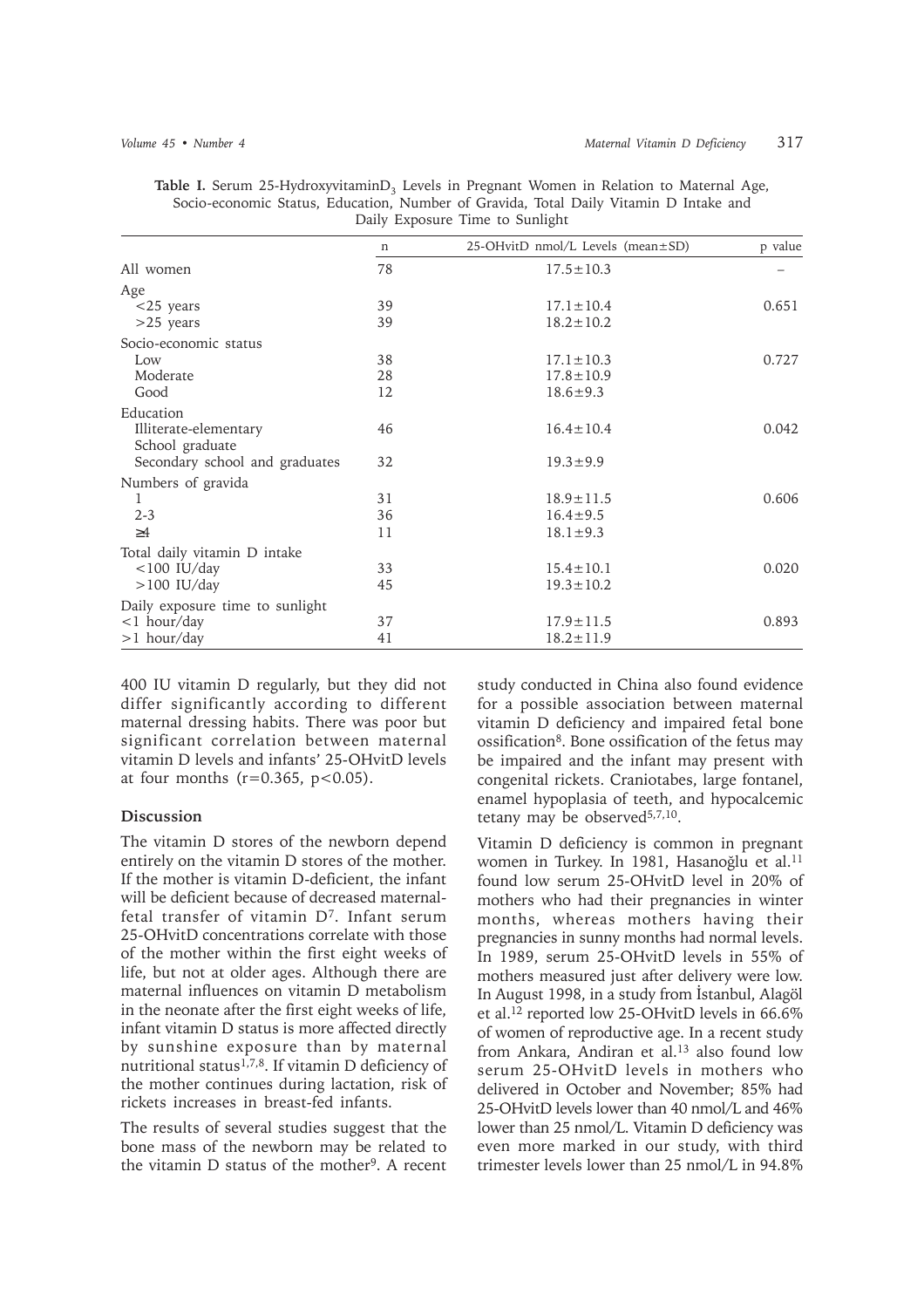of the group. This study shows that there is a widespread vitamin D deficiency amongst pregnant women living in Turkey, indicating the need for vitamin D supplementation.

Our city, Kocaeli, has intensive industrial business and air pollution, which prevent optimal exposure to sunlight. In addition, mothers' dressing habits, low dietary vitamin D intake, lack of vitamin supplementation in pregnancy, little time spent outside the home, and air pollution contribute to vitamin D deficiency. In India, in a study enrolling 9-24 month-old infants with the same socioeconomic conditions and no vitamin D supplementation, the group living in the region with intensive air pollution had lower serum 25 hydroxyvitamin $D_3$  levels than those living in the country with no air pollution (12.6 nmol/L versus 28.2 nmol/L $)^{21}$ .

We found no significant difference in maternal serum Ca, P, ALP and 25-OHvitD levels between various socio-economic levels. But Andiran et al.13 found vitamin D deficiency in the low socioeconomic class. Similar to that study, we also found positive correlation between serum 25-OHvitD level and educational status. But in a study from Pakistan, Atiq et al.14,15 found lower serum 25-OHvitD levels in mothers and their infants from the upper socio-economic group. The women of the upper socio-economic group, who mostly preferred to live indoors, had reduced exposure to direct sunlight. Although more vitamin consumption is expected in frequent pregnancies, we found no correlation between the number of pregnancies and vitamin D deficiency.

Dressing habits (black covering on head, face and hands) have a role in serum vitamin D levels. In the study of Alagöl et al.12, women who dressed in black covering their hands and face had lower 25-OHvitD levels, but they found no statistical difference between women covering hands and face with those whose heads, faces and hands were uncovered. In our study the difference was also significant between the groups whose heads were covered and those with heads uncovered (p=0.029).

The most recent policy statement of the American Academy of Pediatrics on breastfeeding states that "vitamin D may need to be given before six months of age in selected groups of infants (for infants whose mothers are vitamin D-deficient or those infants not exposed to adequate sunlight)<sup>16</sup>. In a study by Rothberg et al.17, mothers were given daily supplements of 500 IU and 1000 IU of vitamin D from delivery, and it was shown that 25-OHvitD levels of infants at six weeks were not affected, whereas daily supplements of 400 IU of vitamin D significantly increased the 25-OHvitD levels of infants at six weeks. In a study in Finland by Ala-Houhala et al.<sup>18</sup>, it was suggested that in cases when only the mother was supplemented with 2000 IU of vitamin D, the infants had 25-OHvitD levels similar to those receiving daily supplements of 400 IU of vitamin D. These findings indicate that it is more efficient to supplement infants rather than the mothers. In a study by Pittard et al.<sup>19</sup>, in preterm and term infants whose mothers had normal 25-OHvitD levels, supplemented daily doses of 400 and 800 IU of vitamin D were compared and it was shown that daily doses of 400 IU were sufficient to achieve normal serum 25-OHvitD levels.

In infants with subclinical vitamin D deficiency [25-OHvitD levels <30 nmol/L and PTH>60 ng/L], PTH levels remained high with a daily supplement of 500 IU of vitamin D; however, the levels decreased with daily supplementation of 1000 IU of vitamin  $D^{20}$ . In a study by Specker et al.<sup>21</sup> in China, only breastfed infants received daily supplements of either 100, 200 or 400 IU of vitamin D, and it was shown that daily supplements of 100 or 200 IU of vitamin D were not sufficient to maintain optimal levels of 25-OHvitD in infants living in northern parts of the country where sunlight exposure is insufficient; at least 400 IU of vitamin D was necessary to obtain normal levels of 25-OHvitD. In this study, in infants who were born to mothers whose 25-OHvitD levels were below 25 nmol/L, only the breast-fed ones were started on regular daily supplements of 400 and 800 IU of vitamin D from two weeks of age, and 25-OHvitD levels were within normal range at 16 weeks in 79.5% of the infants  $(76.9 \pm 35.4 \text{ nmol/L}, 91.8 \pm 61.5 \text{ nmol/L},$ respectively, p=0.873). These findings suggest that despite the mothers' levels being very low and provided that the sunlight exposure is adequate, a daily supplement of 400 IU of vitamin D is sufficient, especially for the infants born by the end of winter. However, further studies are necessary to determine whether a daily supplement of 400 IU of vitamin D would be sufficient for the infants born by the end of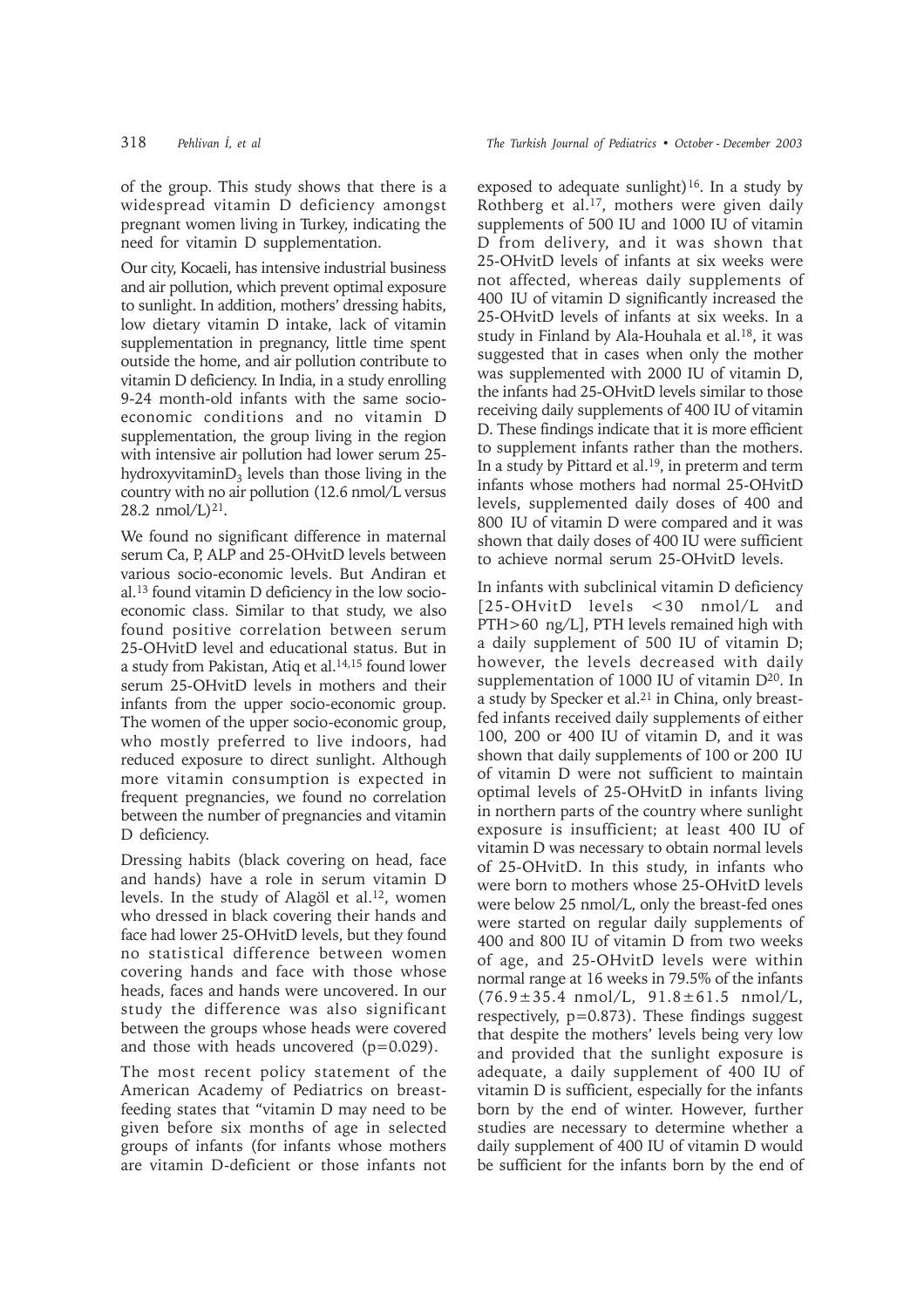summer. In this study, information obtained regarding sunlight exposure of the homes suggested that infants in houses that received limited sunlight had lower levels of 25-OHvitD (although within normal limits) compared to those whose homes were exposed to a greater amount of sunlight (86.9±49.9 nmol/L,  $66.6 \pm 40.9$  nmol/L, respectively  $p=0.033$ ).

When we compared the infants who did not receive the recommended daily requirement of vitamin D with those who received regular doses, levels of Ca, P, and ALP did not differ significantly; however, we found that 25-OHvitD levels were considerably lower (91.3±54.8 nmol/L, 42.0±14.1 nmol/L, respectively, p=0.002). These results indicate a direct effect of supplements of vitamin D on 25-OHvitD levels and the necessity of a daily supplementation of 400 IU of vitamin D in Turkey2,18,22,23. Half-life of 25-OHvitD is one month and its store is used within eight weeks of birth. For this reason there is no correlation between mother and infant's 25-OHvitD levels after eight weeks of age. However, in a study conducted by Atiq et al.<sup>14,15</sup> it was shown that the correlation between the mother's and the infant's 25-OHvitD levels continued at 12 weeks. In this study we found a weak but significant correlation between the infant's and the mother's 25-OHvitD levels at sixteen weeks  $(r=0.365, p=0.05)$ .

In conclusion, as seen in our results, studies from Istanbul and Ankara have revealed that there is serious maternal vitamin D deficiency in Turkey even in summer, and the problem gradually becomes more severe thereafter. In addition to known risk factors, including suboptimal exposure to sunlight (air pollution, spending most of the daytime at home) and low dietary vitamin D intake, mothers' dressing habit is an important factor for maternal vitamin D deficiency. 25-OHvitD level was considerably lower in the infants who did not receive the recommended daily requirement of vitamin D than in those who received regular doses (91.3±54.8 nmol/L, 42.0±14.1 nmol/L, respectively, p=0.002). These results indicate a direct effect of supplements of vitamin D on 25- OHvitD levels and the necessity of a daily supplementation of 400 IU of vitamin D in Turkey. 25-OHvitD levels in the infants and the mothers at 16 weeks were weakly but significantly correlated  $(r=0.365, p=0.004)$ .

There was no difference between the doses of 400 IU and 800 IU vitamin D replacement. Pregnant women should be encouraged to get direct exposure to sunlight, as well as prenatal vitamin replacement. While our study fails to provide evidence that exclusively breast-fed infants have low vitamin D levels, we believe that it is necessary for infants born to mothers with risk factors for vitamin D deficiency to receive daily supplements of at least 400 IU of vitamin D. Supplementation with 800 IU vitamin D shows no greater benefits for the infants.

#### **REFERENCES**

- 1. Kaplan MM. Disorders of the parathyroid glands and vitamin D. In: Gleicher N (ed). Principles and Practice of Medical Therapy in Pregnancy (2nd ed). California: Appleton&Lange Company; 1992: 339-342.
- 2. Greer FR, Marshall S. Bone mineral content, serum vitamin D metabolite concentrations, and ultraviolet B light exposure in infants fed human milk with and without vitamin D2 supplements. J Pediatrics 1989; 114: 204-212.
- 3. Ahmed I, Atiq M, Iqbal J. Vitamin D deficiency rickets in breast-fed infants presenting with hypocalcemic seizures. Acta Paediatr 1995; 84: 941-942.
- 4. Oki J, Takedatsu M, Itoh J. Hypocalcemic focal seizures in a one-month-old infant of a mother with a low circulating level of vitamin D. Brain Dev 1991; 13: 132-134.
- 5. Namgung R, Tsang RC, Lee C. Low total body bone mineral content and high bone resorption in Korean winter-born versus summer-born newborn infants. J Pediatr 1998; 132: 421-424.
- 6. Kılıç M, Elevli M, Bircan Z. Evaluation of hypocalcemic convulsions due to rickets in infancy. Dicle Tıp Dergisi 1995; 22: 75-80.
- 7. Salle BL, Delvin EE, Lapillonne A. Perinatal metabolism of vitamin D. Am J Clin Nutr 2000; 71 (Suppl): 1317S-1324S.
- 8. Anast CS, Carpenter TO, Key LL. Metabolic bone disorders in children. In: Avioli LV, Krane SM (eds). Metabolic Bone Disease and Clinically Related Disorders (2nd ed). Philadelphia: W.B. Saunders Company; 1990: 850-884.
- 9. Krischnamachari KA, İyengar L. Effect of maternal malnutrition on the bone density of neonates. Am J Clin Nutr 1975; 28: 482-486.
- 10. Park W, Paust H, Kaufmann HJ. Osteomalacia of the motherrickets of the newborn. Eur J Pediatr 1987; 146: 292-293.
- 11. Hasanoğlu A, Özalp I, Özsoylu S. 25-hydroxyvitaminD<sub>3</sub> concentrations in maternal and cord blood at delivery. Çocuk Sağlığı ve Hastalıkları Dergisi 1981; 24. 207.
- 12. Alagöl F, Shihadeh Y, Boztepe H, Azizlerli H, Sandalcı O. Sunlight exposure and vitamin D deficiency in Turkish women. J Endocrinol Invest 2000; 23: 173-177.
- 13. Andıran N, Yordam N, Özön A. The risk factors for vitamin D deficiency in breastfed newborns and their mothers. Nutrition 2002; 18: 47-50.